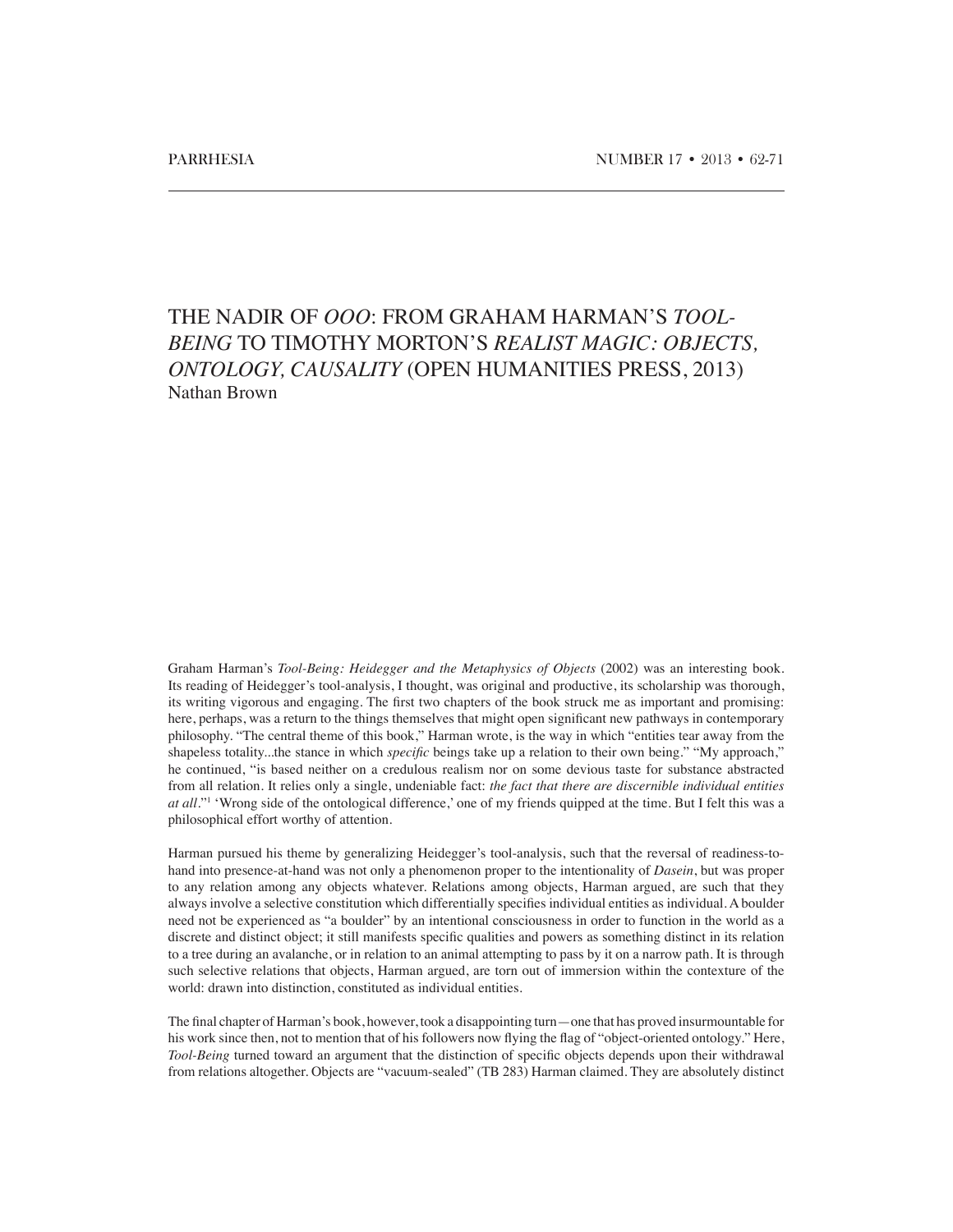only insofar as they are "devoid of all relation" (TB 225). Harman's argument, if such it may be so called, was that no particular relation can ever exhaust "the reality" of an object, or "sound out every last fugitive echo of its being" (TB 223). Here is a specimen of his reasoning on this point:

No description of the bridge by a human being, and no touching of the bridge by the sea or hill that it adjoins, can adequately mimic the work of this bridge in its being. No perception of the bridge-thing, however direct a perception it may be, can accomplish the very actuality that the bridge brings about. The bridge is irreplaceable in an *absolute* sense. To repeat, the tool-being of an object is the reality of that object quite apart from any of its specific causal relations, and unexchangeable for any grand total of such relations. Even if we were to catalog exhaustively the exact status of every object in the cosmos vis-à-vis this bridge, it would still be possible to conceive of other entities that might occupy a different stance or relation to it, if only they had entered the fray of the world. In this way, bridgebeing is sheer reality, devoid of all relation. Tool-being withdraws not just behind any perception, but behind any form of causal activity as well. (TB 225)

Harman judges that since the "reality" of an object isn't exhausted by causal relations, it must exist in "vacuumsealed isolation" (TB 287). Couldn't the bridge be constituted by the current context of its relations with other entities *and* be differentially constituted by relations with new entities and contexts? The closest Harman comes to engaging this modest suggestion is his oft-repeated argument that if the objects of the world were constituted by their relations there could never be any change at all, because objects would hold nothing "in reserve" that might alter those relations.<sup>2</sup> He is fond of noting that Aristotle once said something similar. Such an argument supposes an initial stasis from which "every object in the cosmos" would be unable to break free; it doesn't allow for the possibility that the constitution of objects and relations is *never* absolutely stable, so that change need not derive (and how could it?) from their non-relational, "vacuum sealed" interiors.

Sadly, the concluding pages of *Tool-Being* descend from here into an impenetrable fog. Harman acknowledges that in order for his ontology to be consistent objects must be non-relational—yet it must also be possible for the kidnapped Duke of Braunschweig, a pair of diamonds, a late landscape by Poussin, a genuine arrowhead from North America, a lock of hair from the late Elisabeth of Bohemia, and a specific rare Korean manuscript by an anonymous Zen master to count as an object, a substance (TB 284-287). If the "weirdness" of such scenarios is not sufficiently titillating to defer skepticism, the only compensation Harman offers for the collapse of his ontology into absurdity, irrelevance, and infinite regress is that other philosophical positions wouldn't be able to rectify the incoherence of his own argumentation:

In a certain sense, the tool-being of a thing exists in vacuum-sealed isolation, exceeding any of the relations that might touch it. But now it also seems true that some sort of relationality is needed to create at least *some* tool-beings. Until the Duke of Braunschweig is abducted, the pair of diamonds remains nothing but a 'being of reason.' However, neither of the other philosophical positions that I have criticized is any better equipped to clarify the situation. (TB 287)

This was the unfortunate conclusion of an initially promising book, and the stupor in which *Tool-Being* ends has not been rectified by Harman's subsequent writings. The most striking thing about the book's conclusion is that it leaves us with no meaningful criterion for the constitution of objects at all. And by the time we are halfway through Harman's next book, *Guerrilla Metaphysics,* we realize that his account of causality will be predicated upon concepts drawn from analyses of metaphor and humor<sup>3</sup>—a substantial drawback for an ontology pretending to displace the centrality of human consciousness within the history of philosophy. Should any of this seem unpersuasive, we are submitted to the rhetorical *coup de force* of constantly reiterated allusions to parrots and glaciers and quarks, etc., etc. Since all kinds of objects are often mentioned, this must really be a philosophy of objects. Distraction is what passes for epistemology.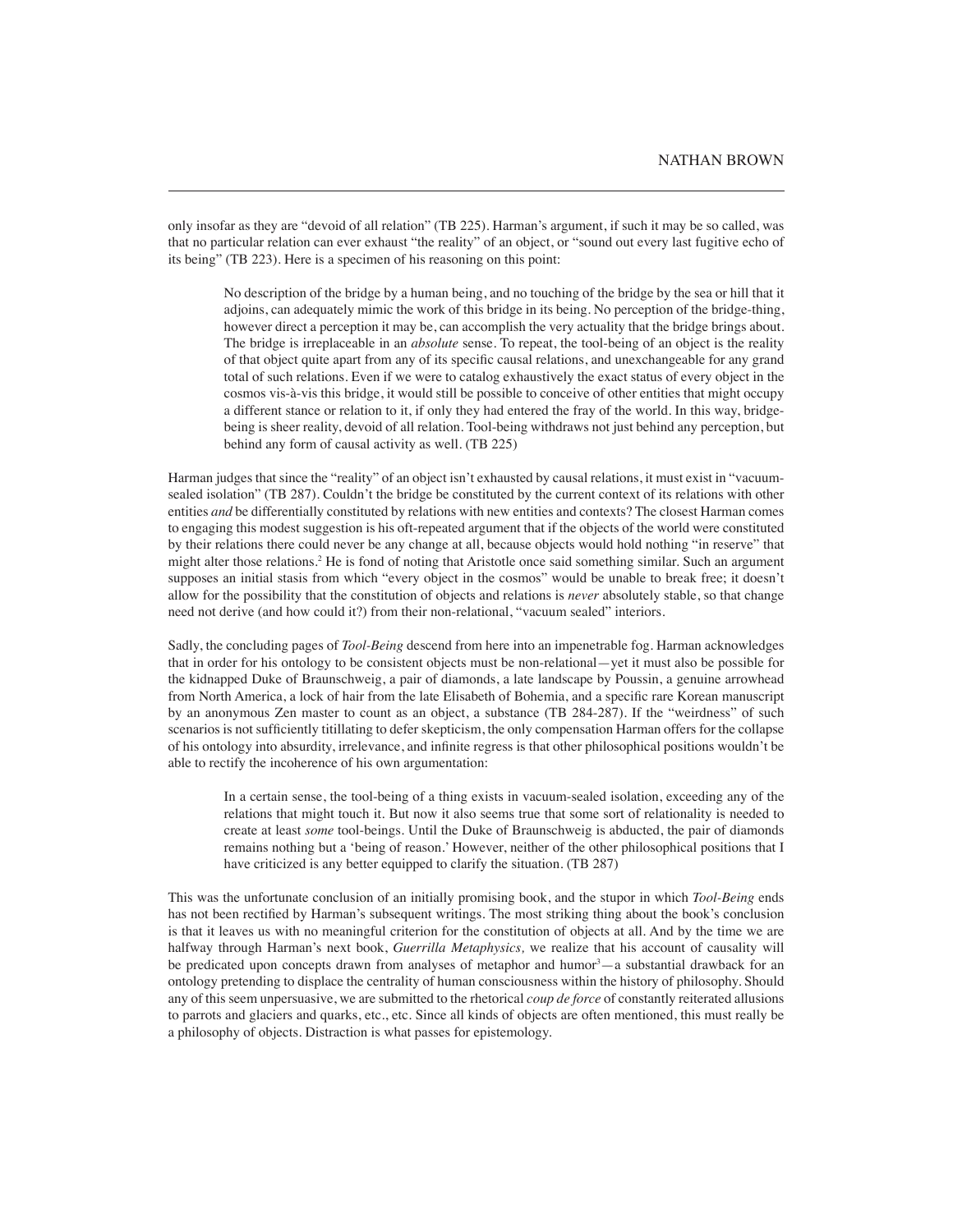More than ten years after the publication of *Tool-Being*, what has become of this program? Despite the precipitously diminishing returns of Harman's work, despite clear-headed assessments of its pop-philosophical opportunism by former allies,<sup>4</sup> and despite the thoroughgoing lucidity with which its conceptual incoherence has been diagnosed,<sup>5</sup> "object-oriented ontology" has succeeded in establishing itself as an apparently viable academic trend. (Philosophical circumspection is not a great strength of American humanities departments). New Literary History has devoted a special issue to "object-oriented literary criticism,"<sup>6</sup> and two of the movement's "founders"—Ian Bogost and Timothy Morton—have recently been plenary speakers at the annual conference of the Society for Literature, Science, and the Arts.<sup>7</sup> Perhaps, then, we might turn to Morton's new book, *Realist Magic: Objects, Ontology, Causality* (2013), to assess the present state of "OOO" and the fruits of its influence within the American academy.

Morton tells us that "*Realist Magic* is an exploration of causality from the point of view of object-oriented ontology."8 Indeed, the book carefully toes the party line of "OOO," citing Harman with a frequency bordering upon obsequiousness and lauding his "seductive prose" in the acknowledgments (RM 9). The book risks not even a single quibble with Harman's positions. Within the framework of those positions, Morton argues that "causation is wholly an aesthetic phenomenon" (RM 19). Aesthetic events, he insists,

are not limited to interactions between humans or between humans and painted canvases or between humans and sentences in dramas. They happen when a saw bites into a fresh piece of plywood. They happen when a worm oozes out of some wet soil. They happen when a massive object emits gravity waves. (RM 19-20)

"*The aesthetic dimension is the causal dimension*," he tells us. "It still astonishes me to write this, and I wonder whether having read this book you will cease to be astonished or not" (RM 20). This is indeed an interesting claim; so let's see what sort of arguments Morton makes on its behalf, quoting sufficient material for us to get a sense of their substance and style.

But first of all, Morton might interject, it isn't really a matter of "arguments." The book is more like a series of riffs. And it's true, *Realist Magic* doubles down on a rhetorical strategy frequently adopted by Harman: the deployment of a style so effusive, so strenuously goofy and flippant, that anyone who engages the work closely enough to criticize it will (hopefully) appear stuffy and obtuse: such pedantic critics will seem to have missed out on all the anxiously projected fun. "One object plays another one," Morton writes. "This empty orange juice bottle is playing the table in this airport, waggling back and forth as the table sways due to a wonky leg" (RM 71). Should you find the cutesy anthropomorphism of such passages banal and conceptually vacuous, you're just taking yourself too seriously.

Yet *Realist Magic* asks to be taken very seriously indeed. Claiming that object-oriented ontology is "congruent with the last century of physics," Morton is quick to point out that the results of the latter should nevertheless be considered secondary to the primacy of his own philosophical position:

This congruency is a good sign that an object-oriented theory of causality is on .the right track. But it is not strictly necessary: if anything the necessity goes the other way around. In other words, quantum theory and relativity are valid physical theories to the extent that they are object-oriented. (RM 31)

Within the parameters of Morton's rhetoric, those who hold that the validity of physical science does not, actually, depend upon its alignment with a recently articulated theory of vacuum-sealed objects withdrawn from all physical relations are guilty of "scientism" (RM 164). He insists that:

It's about time humanists started telling scientists how to think again, as science seems to be defaulting to some quite old stereotypes. Which brings us again to OOO, the only non-reductionist, non-atomic ontology on the market. (RM 165)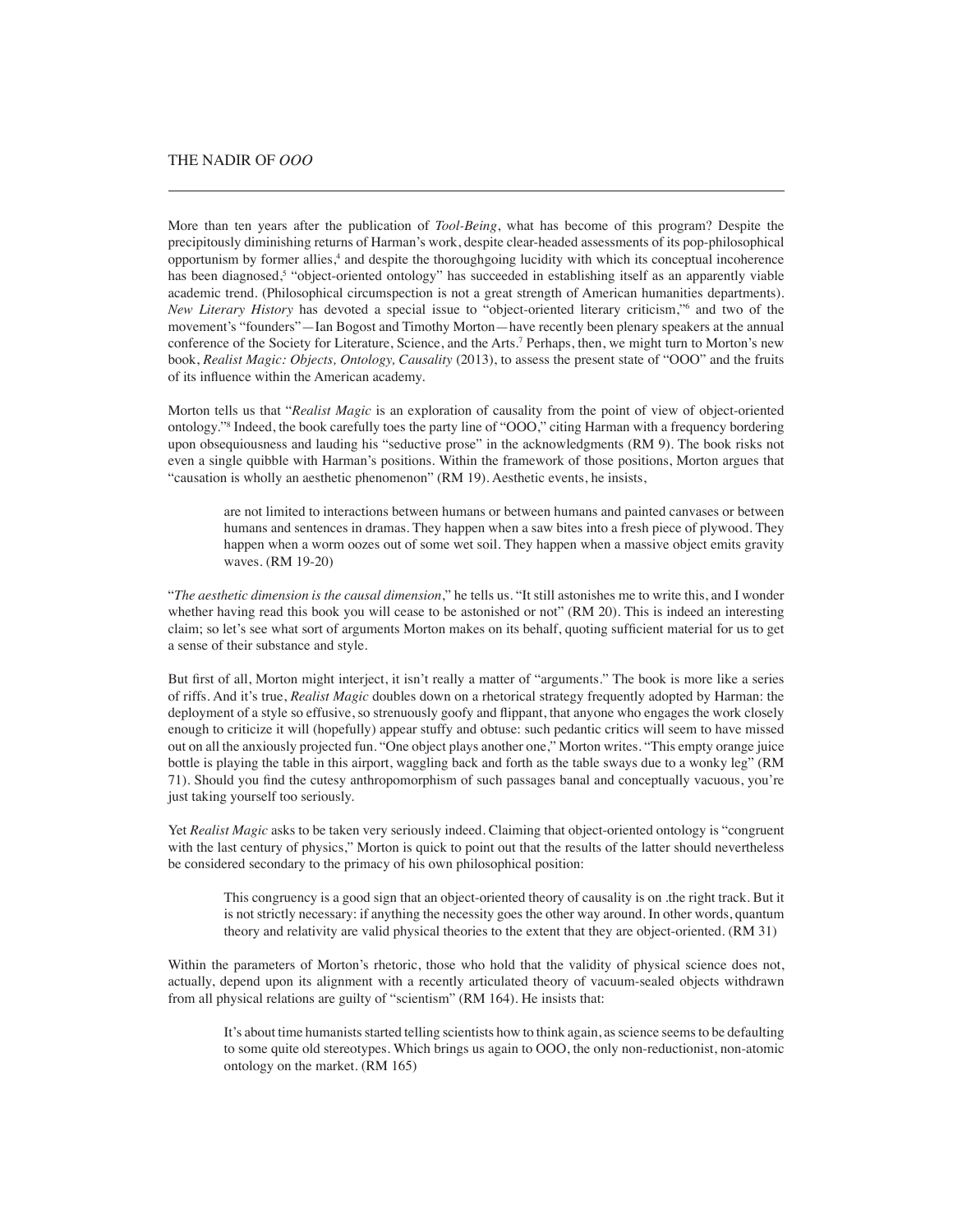There is a more modest sense in which I agree with some aspects of what Morton has in mind here. It is true, I think, that science requires for its foundation certain logical structures and conceptual categories which can either be implicitly presupposed or explicitly articulated. In this sense, by framing of a coherent conceptual scheme within which scientific procedures and results may be interpreted, philosophy can make a crucial contribution to scientific coherence. And while philosophy must be informed concerning the results of the physical sciences, it cannot be entirely subordinate to them—precisely because it is at least a co-condition for understanding those results.

But the tone of the snake oil salesman in Morton's prose ("the only non-reductionist, non-atomic ontology on the market") is not incidental: like every form of quackery, Morton's version of "OOO" denigrates the same evidence of science and mathematics that it relies upon elsewhere—in some unrecognizably mutilated form. And this double maneuver requires for its operation a very credulous reader indeed. At one moment, Morton parodies the rhetoric of what he calls "post-postmodern thinking" in the following terms: "'Hey, look at me! I'm totally entangled with not-me!' 'I *am* the walrus! And I've got the quantum theory to prove it.' Do you though? A counter-argument might demonstrate that quantum theory is profoundly object-oriented"(RM 165). This is indeed an objectionable rhetoric, but it's one that Morton himself deploys, constantly referring to hackneyed pop-scientific clichés about entanglement and action at a distance in order to suggest the alignment of "OOO" and quantum mechanics:

It seems as if the ideal causal event would be a totally invisible and inaudible one. Yet we know from phenomena such as entanglement and superposition that such events, strangely and ironically, refute clunking9 in other ways, for instance by producing so-called action at a distance. (RM 95)

Or elsewhere:

.

Quantum entanglement is truly random. What does this mean? It means for instance that in certain highly repeatable conditions the likelihood of a photon being polarized in a certain direction is totally uncertain before a "measurement" takes place...."Totally uncertain" means that no matter how much information you have, you won't be able to predict the state of the photon. This is patently not the case with dice and billiard balls. *Totally uncertain means uncertain in itself, rather than when we measure.* One explanation for this total uncertainty is that a photon is in two or three different orientations simultaneously. This violates...*the Law of Noncontradiction*. (RM 25)

The problem with such passages is that the interpretation of phenomena like entanglement, superposition, and action at a distance—particularly their ontological interpretation—is itself a matter of debate both in quantum physics and in philosophy of science. But there is no real engagement with these debates in Morton's book. Consider, for example, the position on such questions developed in Michael Epperson's and Elias Zafiris's recent book, *Foundations of Relational Realism: A Topological Approach to Quantum Mechanics and the Philosophy of Nature* (2013). Grounding their approach in consistent histories interpretations of quantum mechanics,10 Epperson and Zafiris forward a clear, plausible, and technically informed argument that Boolean logic, the principle of noncontradiction, and the principle of the excluded middle are in fact requisite for any meaningful interpretation of quantum mechanics, epistemological or ontological (31). "Even in quantum mechanics," they write,

calculated superpositions of potential outcome states necessarily presuppose discrete, observable, actual initial and final system states and their logical relation, and it is only via the later that predictive calculations are confirmed retrodictively. The electron, in other words, is always *observed as actualized*, in either one state or another, in satisfaction of PNC [Principle of Noncontradiction], and never observed as potentialized—i.e., as a superposition of potential states in violation of PNC. In this way, superpositions are properly understood as relations of successive actual states, initial and final, via an appropriate measurement interaction. (RM 37)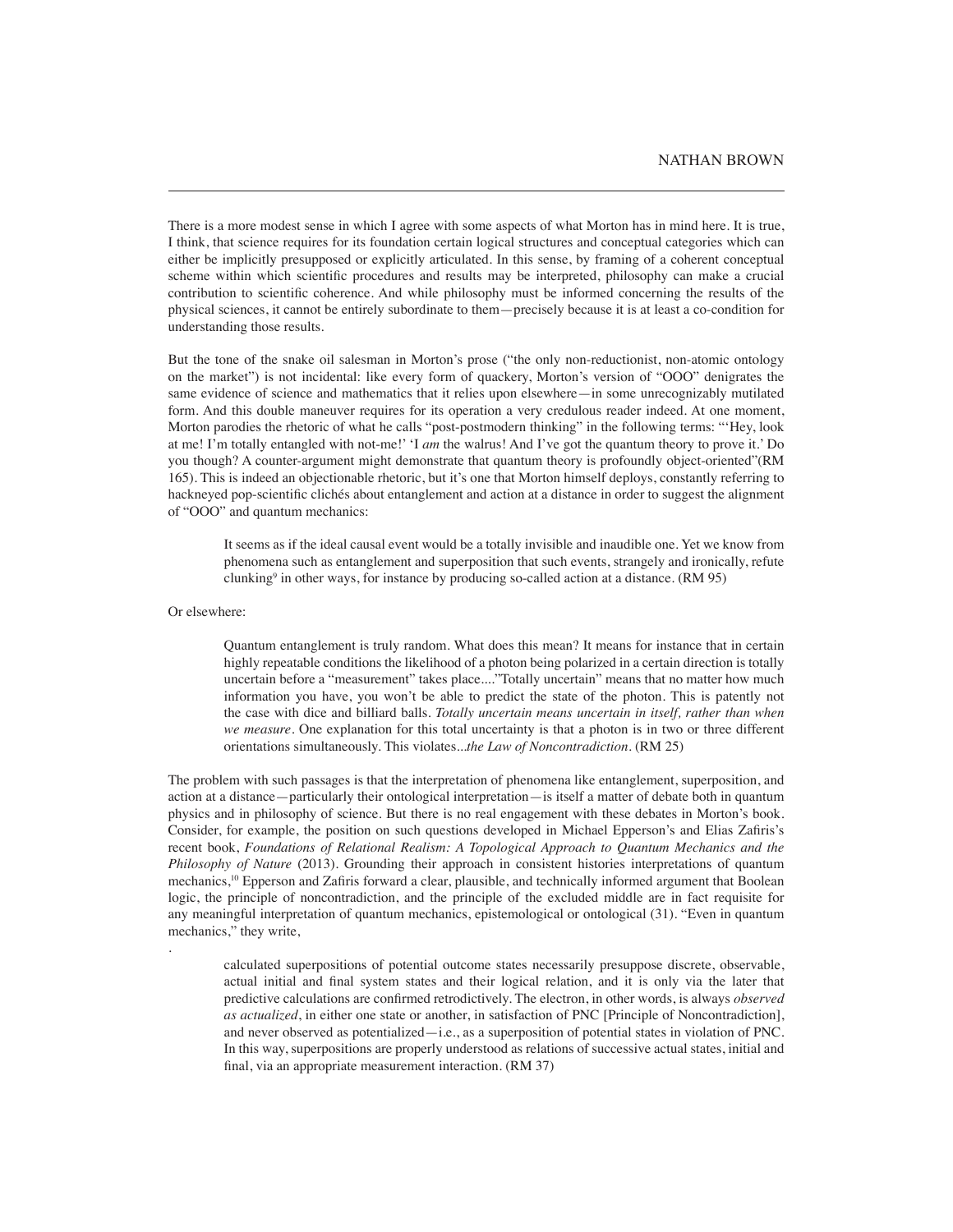## THE NADIR OF *OOO*

Whether or not one informed party or another agrees with this approach to understanding quantum mechanics within the framework of classical logic, it derives from a well-established interpretation of quantum mechanics (the consistent histories interpretation) of which Morton seems to have no cognizance, or which he chooses to ignore. It is not at all a fact, but a matter of present debate, whether the phenomena described by quantum mechanics are properly understood to violate the principle of noncontradiction.

Judging by his citations, most of the tidbits of post-classical physics Morton references are drawn from David Bohm's books, *Quantum Theory* (1951) and *The Special Theory of Relativity* (1965). At one point he praises Bohm for challenging "the reigning Standard Model proposed by Neils Bohr" (RM 103),<sup>11</sup> and elsewhere he argues that Bohr's interpretation of quantum mechanics is responsible for "a longstanding taboo on ontological probing beneath the closed hood of quanta, which is why the 'ontological interpretation' of David Bohm and Basil Hiley has been vilified" (RM 170). Yet several sentences later he find's "Bohm's version" guilty of undermining objects, insofar as it relies "on there being real entities that may enclose infinitesimal layers of smaller entities all the way down" (RM 170-172). Since this is a cardinal sin for "OOO," it would seem a serious charge against Bohm. And earlier Morton includes Bohm in his mockery of various materialist ontologies: "if you really want to be a far-out materialist, you should go for monism, like Parmenides, Spinoza, or David Bohm" (RM 164). So which interpretation of quantum mechanics will Morton have us believe is consistent with "OOO"? Morton's constant recourse to Bohm makes it clear that he leans heavily upon the latter's books for his grasp of relativity theory and quantum mechanics.<sup>12</sup> Why does Morton rely so heavily upon Bohm if the latter's understanding of the relation between quantum mechanics and objects inconsistent with his own? The upshot of Morton's pretension to tell scientists "how to think" is apparently the freedom to say just what he wants about science, picking and choosing the interpretive framing of his remarks without much attention to their consistency with his own ideas or their position within debates that already exist. Surely he can do as he pleases, but why should scientists listen to Morton tell them how to think when his thinking about the relation of his work to their own is disoriented and predicated upon superficial scholarship?

If the results of *Realist Magic*'s dabbling in quantum mechanics are negligible, let's consider an example of how it treats the relation between philosophy and relativity theory. While attacking Whitehead's process philosophy, Morton offers a supposed "refutation" of what he denigrates as "lava lamp materialism." He claims that Whitehead's account of process requires a static temporal frame in which processes take place (RM 166). Rather than reconstructing Whitehead's theory of process in order to argue for this reading, pointing out exactly where and how Whitehead relies upon a static temporal frame, or grappling with the chapter on "Time" in Whitehead's *The Concept of Nature* (1920),13 Morton instead indulges in an absurd thought experiment concerning the transformation of a "blob" into an apple. He claims that process philosophy depends upon yet cannot think the temporal frame in which such becoming occurs, and then he warns that:

Relativity will not help here, if you feel like defending lava lamp materialism. Relativity simply means that the frame is also blobby (Gaussian) rather than rigid (Galilean). It's still a frame, still ontologically outside the entity. Imagine wrapping the graph around an orange. Congratulations. You now have exactly the same problem, wrapped around an orange. (RM 167)

It is hard to judge whether Morton really expects his readers to accept this as a valid characterization of the relation of Gaussian curvature to Cartesian space, or of the relation between time and geometry in relativity theory—or whether he simply expects us not to care. It's hard to believe that Morton thinks his analogy makes sense or bears meaningfully upon the topic at hand (the role of time in Whitehead's process philosophy or in relativity theory). Evidently we are meant to chuckle, but the passage well exemplifies the pure nonsense to which *Realist Magic* frequently resorts, papering over an incapacity for legible philosophical writing with an overbearing jocularity, tinged with a sort of careless aggressivity. Such passages substitute for persuasive arguments of the kind the author of *Realist Magic* is apparently incapable of making. And this strategy of substitution is particularly necessary when Morton is faced with a figure like Whitehead: a thinker trained in mathematics and physics, whose philosophy was deeply engaged with the development of relativity theory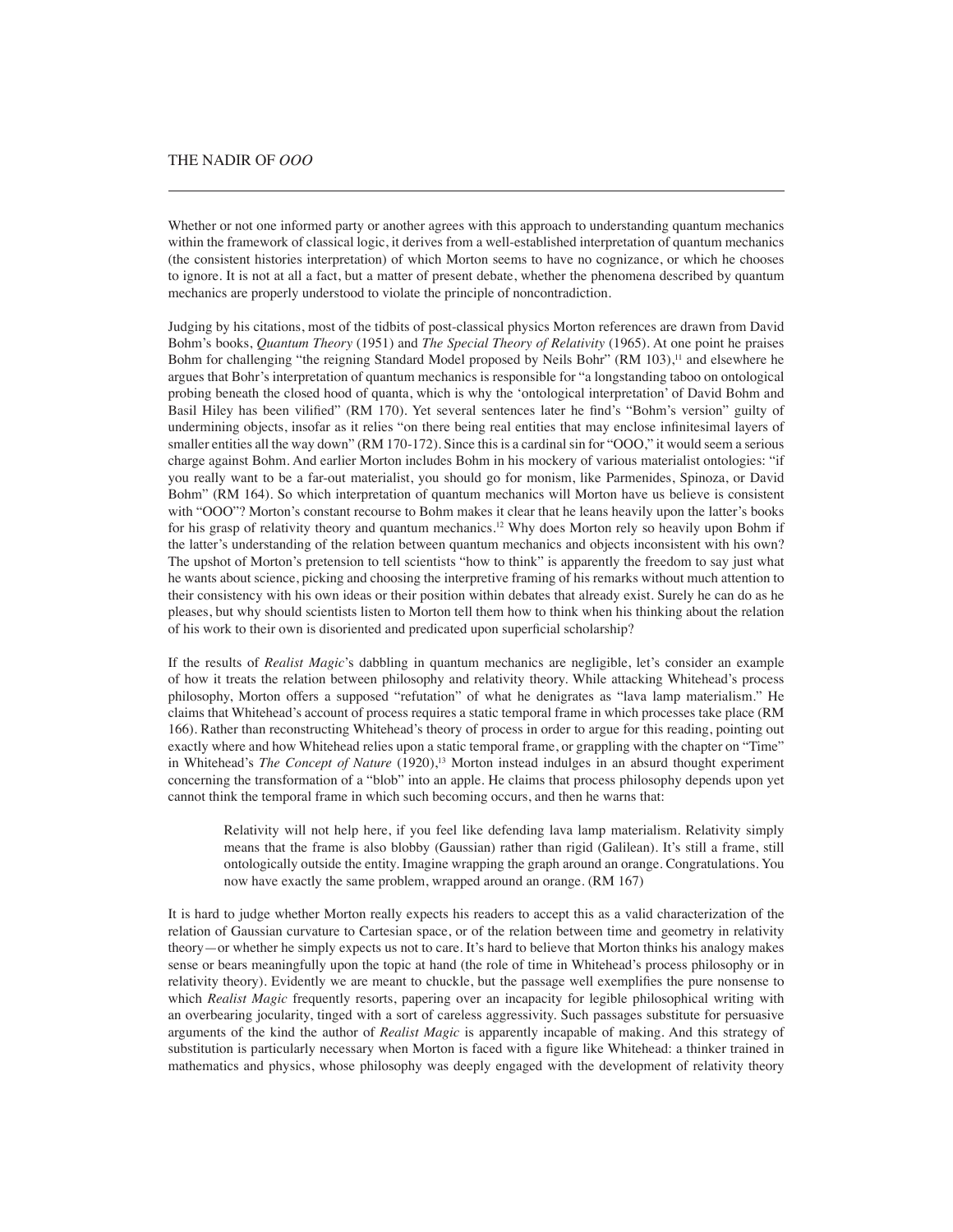and quantum mechanics as it unfolded. There is, of course, a voluminous body of scholarship on the relation of Whitehead's thought to twentieth century science; but this is precisely the sort of scholarship a book like *Realist Magic* is too cheeky to engage with.<sup>14</sup>

The poverty of Morton's engagement with physics also extends to his forays into mathematics and logic. Attempting a more-set-theoretical-than-thou swipe at Alain Badiou, whom he faults for supposedly "preferring" the Zermelo-Fraenkel axiomatization of set theory to Cantor's earlier work (RM 114), Morton demonstrates his own superior grasp of this material on the following page:

The set of real numbers contains the set of rational numbers but is infinitely larger, since it contains numbers such as Pi and the square root of 2. There appears to be no smooth continuum between such sets. So the set of real numbers contains a set that is not entirely a set of itself—the set of rational numbers sits awkwardly inside the set of real numbers, and it is this paradox that infuriated logicians such as Russell. Their "solution" is to rule this kind of set not to be a set—which is precisely to miss the point.  $(RM 115)^{15}$ 

Yes, the set of real numbers is infinitely larger than the set of rational numbers, which it contains. But what does the remainder of this passage mean? "The set of real numbers contains a set that is not entirely a set of itself," Morton states. When he says that the "set of rational numbers sits awkwardly inside the set of real numbers," presumably he has in mind logical problems attendant upon fitting discrete parts (the rationals) into continuous wholes (the real number line). But even supposing we can make sense of these elliptical and sloppy formulations, what do they have to do with Russell's paradox? Russell demonstrates the logical inconsistency of a set of *all* sets. His paradox results from a logical problem attendant upon predicating totalities. But no such predication is at issue in the relation of the rational numbers to the reals.

The obscurity here is clarified by a passage earlier in the book, in which Morton demonstrates that he does not understand Russell's paradox at all—despite continually faulting Russell's interpretation of his own finding. "Objects withdraw," Morton writes, "yet they appear: p ^ ¬p (*p* and *not-p*). And objects contain beings that are not themselves, thus exemplifying Russell's paradoxical (and for him, illegal) set of things that are not members of themselves" (RM 31). But the proposition that "objects contain beings that are not themselves" does *not* exemplify Russell's paradox, since the latter, again, bears only upon *totalities* that could neither include nor exclude themselves among their predicates (the set of *all* sets that are not members of themselves). If we attempted to construct the set of *all* objects, without including that total set *as* an object (which would then require another total set to include it) we could not do so. That is the import of Russell's paradox, and it has nothing whatsoever to do with the claim that "objects contain beings that are not themselves." It is not Russell's understanding of his paradox, but rather Morton's erroneous application of it, that precisely misses the point.

Again, such errors might be more easily forgiven were they not made by an author proposing alignment with his favored ontology as the primary criterion for scientific validity. As it is, however, they eviscerate the credibility of *Realist Magic* and testify to the hubris of Morton's attitude toward science. But lest we think that the weaknesses of *Realist Magic* are restricted to its engagement with physics and mathematics, let's consider one final passage in which Morton offers a critique of Marx. The context is a larger critique of theories of emergence. Earlier, Morton lauds Einstein for supposedly theorizing space and time as "emergent properties of objects"(RM 30). But later on, as it suits him, he says that theories of emergence depend upon "a kind of causal miracle"—and here Marx is called upon as an (improbable) example. Let me quote the whole passage so the reader can be sure nothing that might make sense of it has been omitted:

Consider the Marxist theory of industrial capitalism. From this standpoint, it turns out that the real problem with Marxism is that Marx is an idealist, or perhaps a correlationist. How can one justify such a fanciful notion? As a matter of fact, there are plenty of ways to do this. For instance, we could look at Marx's antiquated anthropocentrism, which his beloved Darwin had blown sky high by the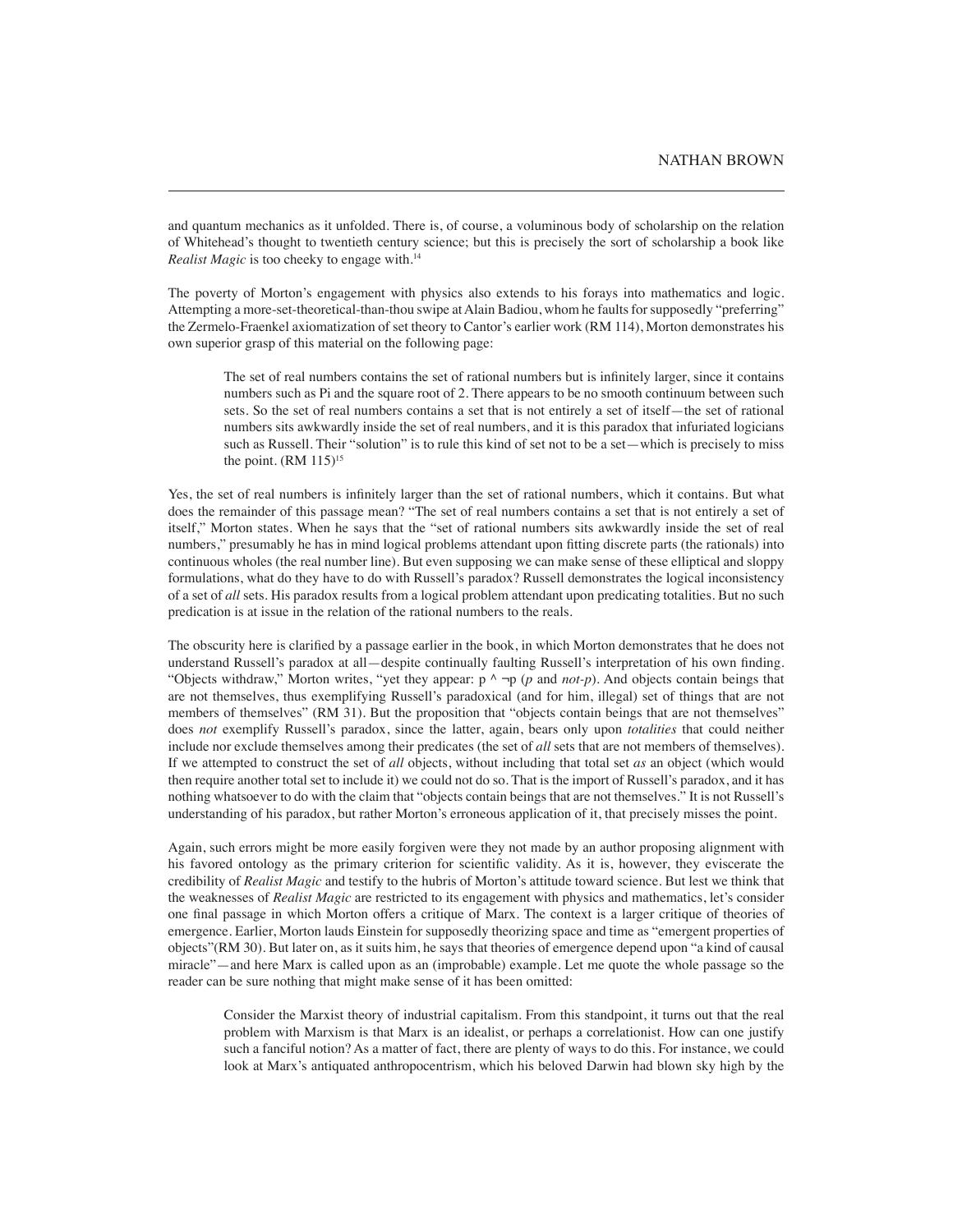time he put pen to paper. But my argument here is more technical, and pertains to the issue at hand. .Consider chapter 15 of *Capital* 1. There Marx outlines his theory of machines. The basic argument is that when you have enough machines that make other machines, you get a qualitative leap into full-on industrial capitalism. Marx never specifies how many machines this takes. You know it when you see it. If it looks like industrial capitalism, and quacks like industrial capitalism, then... So what this boils down to is a theory of emergence. Capitalism proper emerges from its commercial phrase when there are enough machines going ker-plunk or whatever. (RM 143-144)

This is what counts, for Morton, as a "more technical" argument. Remember—we are not reading the work of an overconfident undergraduate here, trying to find his way amid the complications of critical theory and thus protesting too much while understanding too little. We're reading a book by the Rita Shea Guffey Chair in English at Rice University, whose previous two books were published by Harvard University Press. So what is going on here?

I've titled this review essay "The Nadir of OOO" because I think that the absurdities of *Realist Magic* are due at least in part to those it inherits from the incoherent ontology it wants to popularize and extend. In order to stake its claim to originality and supremacy, "OOO" has to fulminate against what it sees as a threatening field materialists, purveyors of "scientism," process philosophers, Deleuzians, and systems theorists. It has to establish itself as "the only non-reductionist, non-atomic ontology on the market." So Marx, as well, will have to be laid low. Since it would be prove difficult to mount a plausible or relevant critique of historical materialism from a perspective committed to a universe of objects withdrawn from relation, the object-oriented ontologist can only flail wildly at his target, hoping to construct arguments so preposterous that they can't possibly be accused of trying to be serious. "Going ker-plunk or whatever": the style affects an insouciance its desperation belies, and it amounts to self-parody.

What is the point, then, of talking about the book, even to criticize it? On a blog discussing *Realist Magic*, a reader says he wants to "dive deep enough into the object-oriented aspects of Morton's thought to get some grasp of what he is trying to do." The reader quotes a long passage concerning the essence of a cinderblock, which ends as follows:

You could explode a thousand nuclear bombs and you would not reveal the secret essence of the cinder block. You could plot the position and momentum of every single particle in the block (assuming you could get around Heisenberg's Uncertainty Principle) and you wouldn't discover the withdrawn essence of the block. Ten of the world's greatest playwrights and film directors (let's say Sophocles, Shakespeare, Garcia Lorca, Samuel Beckett, Akira Kurosawa and David Lynch just for starters) could write horrifying, profound tragedies and comedies and action movies about the block and still no one would be closer to knowing the essence of the block.16

"Something tells me," the reader writes, "if I can understand the passage above I might just be able to pick up what Tim is putting down." But take care, dear reader: in order to pick up what Morton is putting down, you would need to understand less, not more. The difficulty of getting "some sort of grasp on what he's trying to do" is inherent to the book, not any deficit of your own comprehension. Yet many readers, perhaps trying to find an initial foothold in philosophy and theory, will find themselves in a position from which this might not be apparent. And the problem with obscurantism is that its strategy is to reinforce incomprehension, rather than alleviating it. To the extent that this strategy can itself be clarified, its effect—the cultivation of ignorance and error—is mitigated. That is why it may be worth noting some reasons why no one should hope to understand anything by reading *Realist Magic*.

"OOO" seems to be relatively popular at the moment. But obscurantism usually gleans the sort of popularity that does not last. Despite the present popularity of "OOO" the conceptual weakness, the scholarly irresponsibility, and the rhetorical desperation of *Realist Magic* offer ample evidence that it is not aging well. Academic theory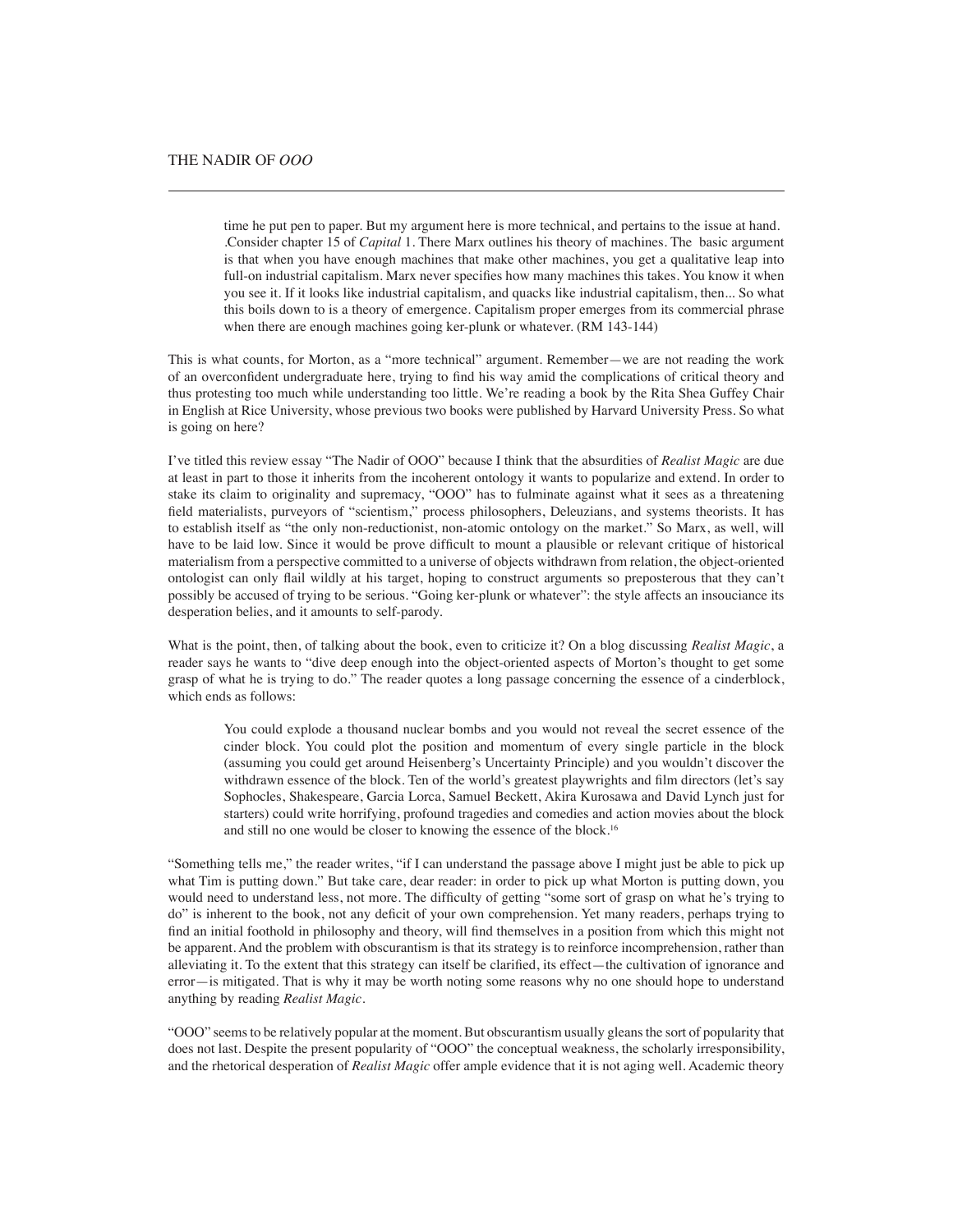will shortly try out a new flavor of the month—and the sooner the better, I suppose. It could not be more tasteless.

NATHAN BROWN is an Assistant Professor in the Department of English at UC Davis.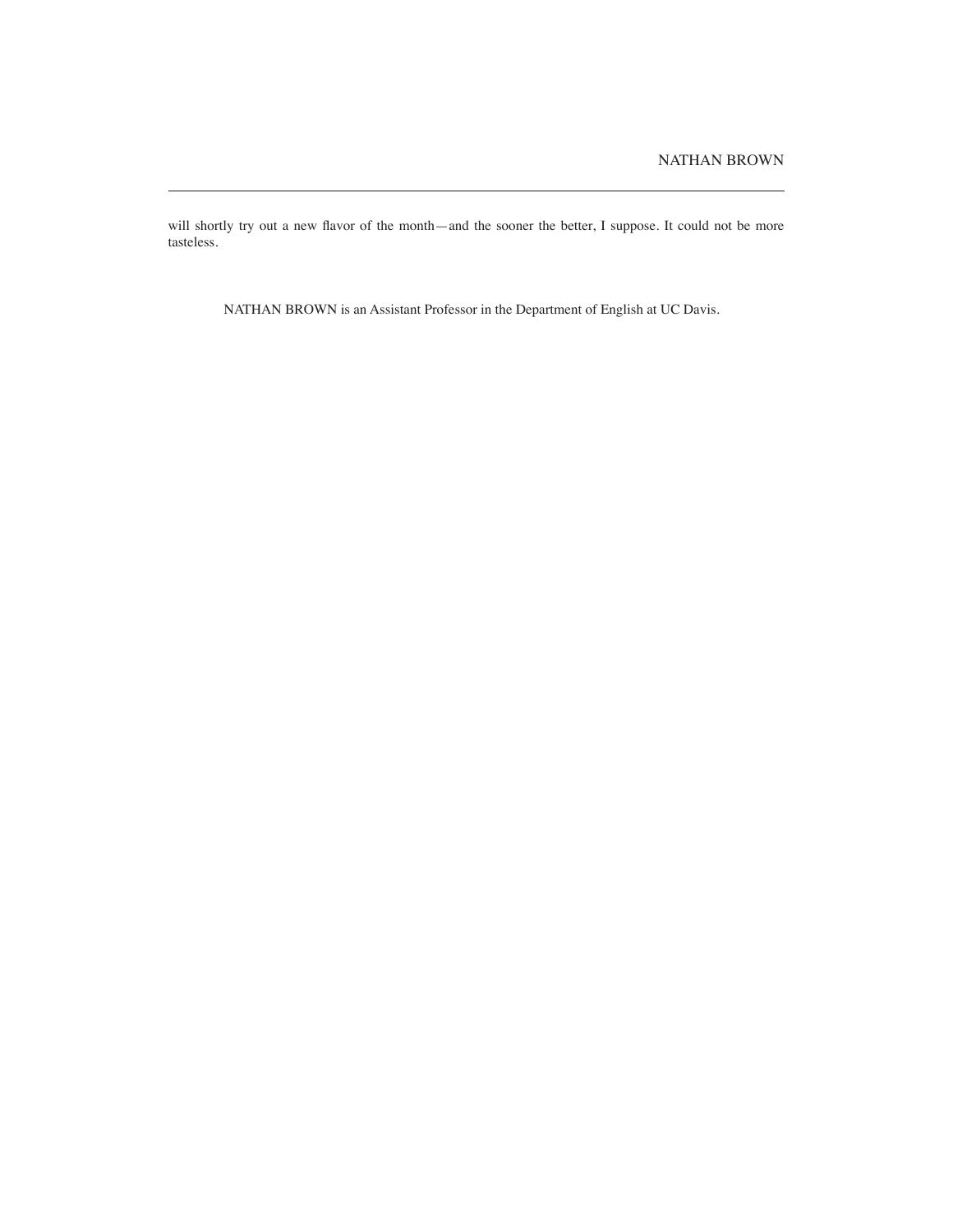## **NOTES**

1. Cited hereafter in text as TB.

2. Levi Bryant reiterates this argument: "Were objects constituted by their exo-relations or relations to other objects, the (sic.) being would be frozen and nothing would be capable of movement or change. It is only where relations are external to objects that such change can be thought." Levi R. Bryant, *The Democracy of Objects*. Ann Arbor: Open Humanities Press, 2011, 68.

3. Graham Harman, *Guerrilla Metaphysics: Phenomenology and the Carpentry of Things*. Chicago: Open Court, 2005, 101-144.

4. Ray Brassier, associated with Harman through their participation in a symposium titled "Speculative Realism" in 2008, does not mince words in a 2013 interview (the context here is Harman's continuing use of "speculative realism" as an umbrella category under which to position his own object-oriented ontology): "The 'speculative realist movement' exists only in the imaginations of a group of bloggers promoting an agenda for which I have no sympathy whatsoever: actor-network theory spiced with pan-psychist metaphysics and morsels of process philosophy. I don't believe the internet is an appropriate medium for serious philosophical debate; nor do I believe it is acceptable to try to concoct a philosophical movement online by using blogs to exploit the misguided enthusiasm of impressionable graduate students. I agree with Deleuze's remark that ultimately the most basic task of philosophy is to impede stupidity, so I see little philosophical merit in a 'movement' whose most signal achievement thus far is to have generated an online orgy of stupidity." "I am a nihilist because I still believe in truth." Interview with Marcin Rychter, *Kronos* 2 (2013): http://www.kronos. org.pl/index.php?23151,896

5. See Peter Wolfendale, "The Noumenon's New Clothes," *Speculations* III (2012): 290-366.

6. *New Literary History* 43.2 (Spring 2012).

7. Bogost in 2009, Morton in 2013.

8. Timothy Morton, *Realist Magic: Objects, Ontology, Causality*. Ann Arbor: Open Humanities Press, 2013. Cited hereafter in text as RM.

9. "Clunking" is Morton's shorthand for what he calls "billiard ball causality."

10. See, in particular, Roland Omnès, *The Interpretation of Quantum Mechanics*. Princeton: Princeton University Press, 1994.

11. Morton's terminology seems to confuse the Copenhagen Interpretation of quantum mechanics developed by Bohr and Heisenberg, sometimes referred to as the "standard" interpretation, with the Standard Model of particle physics, developed in the 1960s.

12. He cites Bohm nine times in the four chapters of his book, compared to only five citations from other sources on post-classical physics.

13. Time is not, for Whitehead, a uniform static frame in which processes take place; the attribution of such a position to him is flatly incorrect. In the chapter on "Time" in *The Concept of Nature,* he writes: "We have first to make up our minds whether time is to be found in nature or nature is to be found in time. The difficulty of the latter alternative—namely of making time prior to nature—is that time then becomes a metaphysical enigma. What sort of entities are its instants or periods? The dissociation of time from events discloses to our immediate inspection that the attempt to set up time as an independent terminus for knowledge is like the effort to find substance in a shadow. There is time because there are happenings, and apart from happenings there is nothing" (66). It is integral to Whitehead's philosophy that time is constituted by particular durations, and "a duration is discriminated as a complex of partial events, and the natural entities which are components of this complex are thereby said to be 'simultaneous with this duration.'" Whitehead specifically corrects the sort of misunderstanding promulgated by Morton: "The word 'duration' is perhaps unfortunate in so far as it suggests a mere abstract stretch of time. This is not what I mean. A duration is a concrete slab of nature." (53). Morton suggests that "if you really want to do an Einstein, time has to emanate from the object itself" (167). Whitehead's philosophy meets just this criterion: time is not a static frame in which processes occur; as the passage above states: time is composed of durations, durations are complexes of partial events, and natural entities are the components of these complexes. Moreover, Whitehead holds that there is more than one time series in nature (70-73) while specifically criticizing modern materialism for viewing nature as an aggregate of